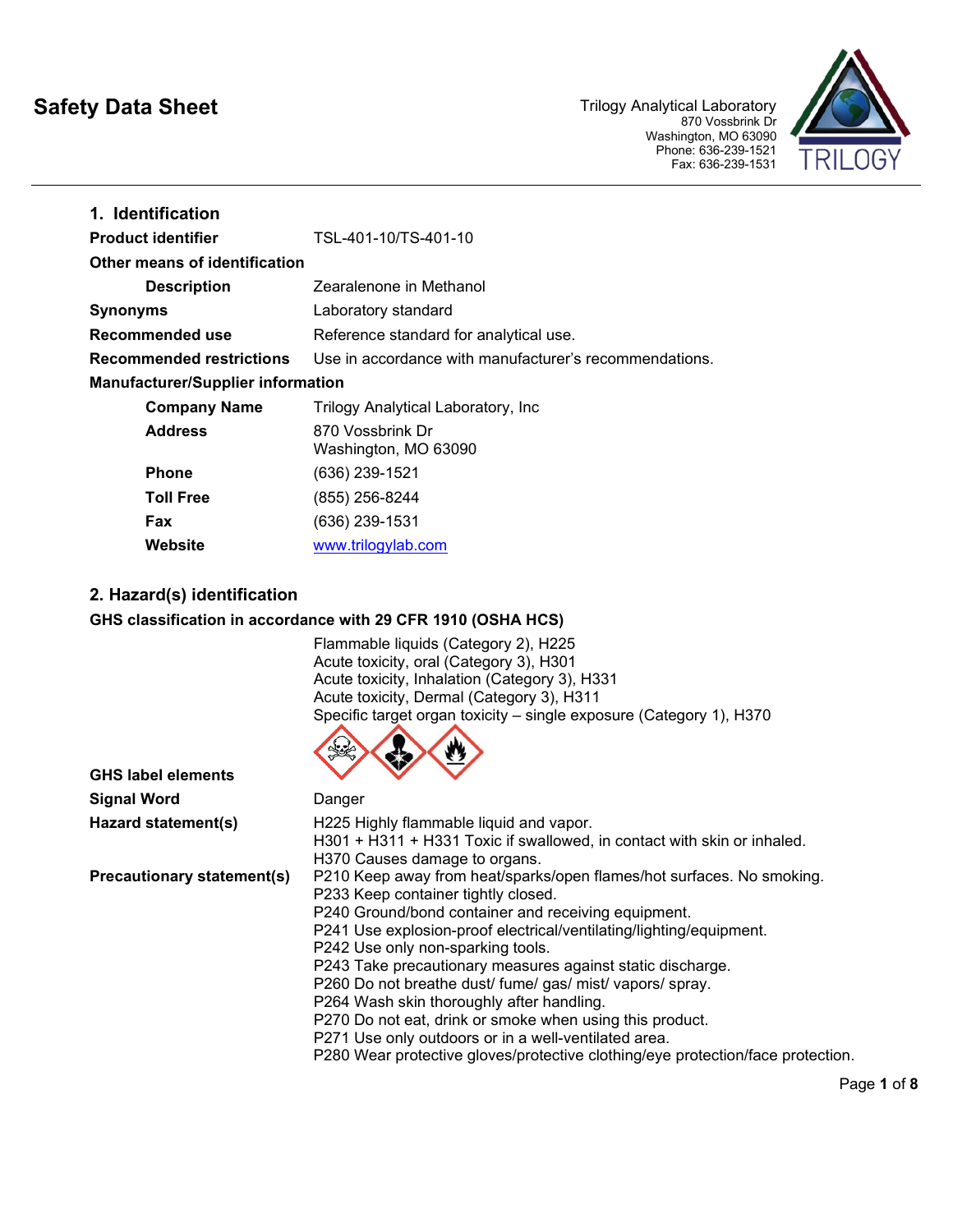

P301 + P310 + P330 IF SWALLOWED: Immediately call a POISON CENTER/doctor Rinse mouth. P303 + P361 + P353 IF ON SKIN (or hair): Remove/Take off immediately all contaminated clothing. Rinse skin with water/shower. P304 + P340 +P311 IF INHALED: Remove victim to fresh air and keep at rest in a position comfortable for breathing. Call a POISON CENTER/doctor. P307 + P311 IF exposed: Call a POISON CENTER or doctor/physician. P362 Take off contaminated clothing and wash before reuse. P370 + P378 In case of fire: Use dry sand, dry chemical or alcohol-resistant foam for extinction. P403 + P233 Store in a well-ventilated place. Keep container tightly closed. P403 + P235 Store in a well-ventilated place. Keep cool. P405 Store locked up. P501 Dispose of contents/container to an approved waste disposal plant.

**Hazards not otherwise classified (HNOC)** None

# **3. Composition/Information on ingredients**

# **Mixtures Chemical name CAS number %** Zearalenone 17924-92-4 < 0.1 Methanol 67-56-1 99.9

# **4. First aid measures**

#### **General advice**

- Consult a physician. Show this safety data sheet to the doctor in attendance. Move out of dangerous area.
- **Inhalation** If breathed in, move person into fresh air. If not breathing, give artificial respiration. Consult a physician.

#### **In case of skin contact**

Wash off with soap and plenty of water. Take victim immediately to hospital. Consult a physician.

#### **In case of eye contact**

Flush eyes with water as a precaution.

**If swallowed** Do NOT induce vomiting. Never give anything by mouth to an unconscious person. Rinse mouth with water. Consult a physician.

#### **Most important symptoms and effects, both acute and delayed**

Most important known symptoms and effects are described in section 2.

#### **Indication of immediate medical attention and special treatment needed**

No data available.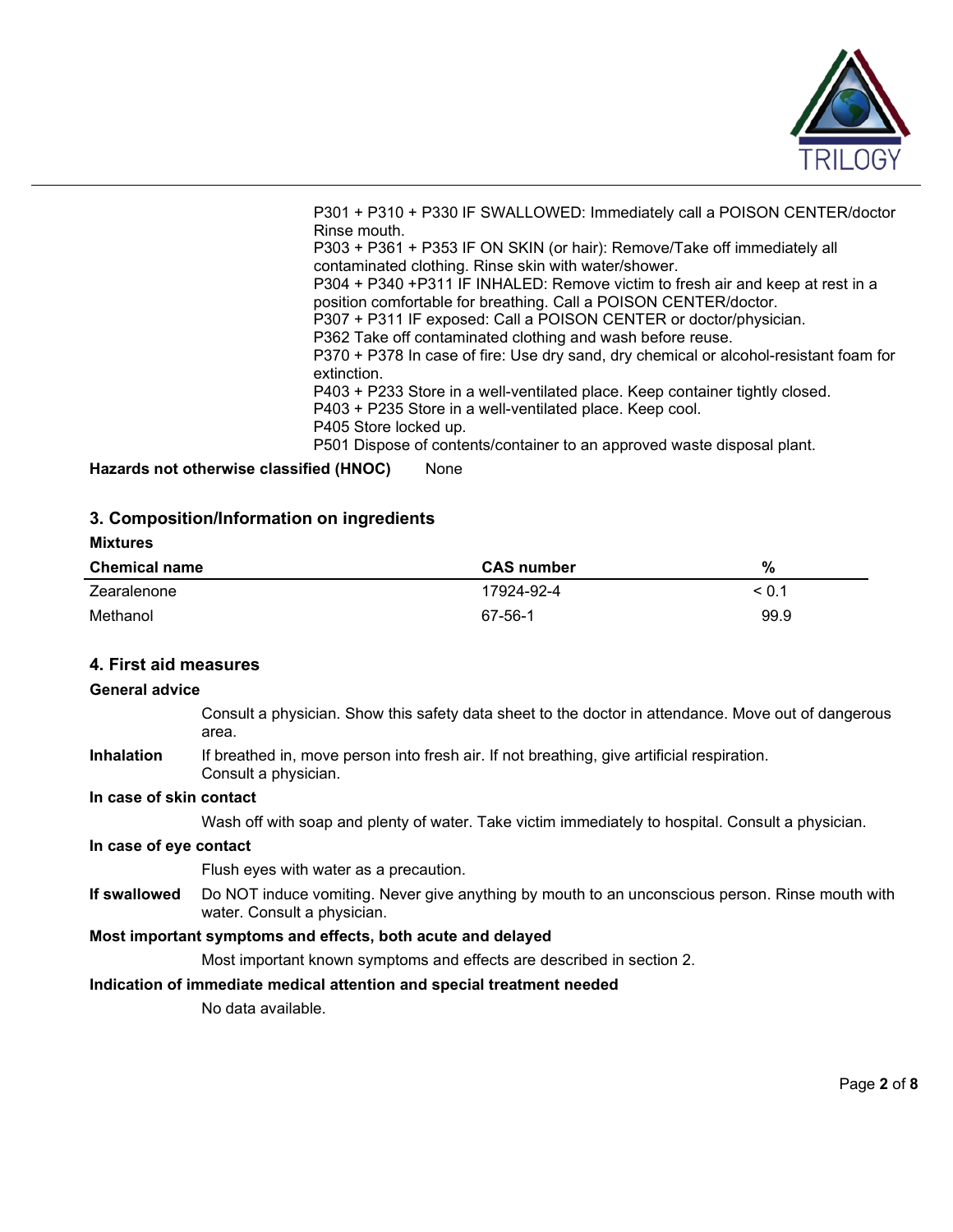

# **5. Firefighting measures**

**Suitable extinguishing media** Dry powder, dry sand

**Unsuitable extinguishing media**

Do NOT use water jet.

#### **Special hazards arising from the substance or mixture**

No data available.

**Advice for firefighters** Wear self-contained breathing apparatus for firefighting if necessary.

**Further information** Use water spray to cool unopened containers.

# **6. Accidental release measures**

#### **Personal precautions, protective equipment and emergency procedures**

Wear respiratory protection. Avoid breathing vapors, mist or gas. Ensure adequate ventilation. Remove all sources of ignition. Evacuate personnel to safe areas. Beware of vapors accumulating to form explosive concentrations. Vapors can accumulate in low areas. For personal protection see section 8.

**Environmental precautions** Prevent further leakage or spillage if safe to do so. Do not let product enter drains.

# **Methods and materials for containment and cleaning up**

Contain spillage, and then collect with non-combustible absorbent material, (e.g. sand, earth, diatomaceous earth, vermiculite) and place in container for disposal according to local / national regulations (see section 13).

# **7. Handling and storage**

# **Precautions for safe handling**

Avoid contact with skin and eyes. Avoid inhalation of vapor or mist. Use explosion-proof equipment. Keep away from sources of ignition - No smoking. Take measures to prevent the build up of electrostatic charge.

# **Conditions for safe storage, including any incompatibilities**

Keep container tightly closed in a dry and well-ventilated place. Recommended storage temperature: 2 - 8 °C. Product is sensitive to light and moisture. Containers which are opened must be carefully resealed and kept upright to prevent leakage.

# **8. Exposure controls/personal protection**

**Occupational exposure limits**

# **US. OSHA Table Z-1 Limits for Air Contaminants (29 CFR 1910.1000)**

| <b>Components</b>      | Type | Value                           |  |
|------------------------|------|---------------------------------|--|
| Methanol (CAS 67-56-1) | TWA  | 260 mg/m <sup>3</sup> (200 ppm) |  |
|                        | STEL | 325 mg/m <sup>3</sup> (250 ppm) |  |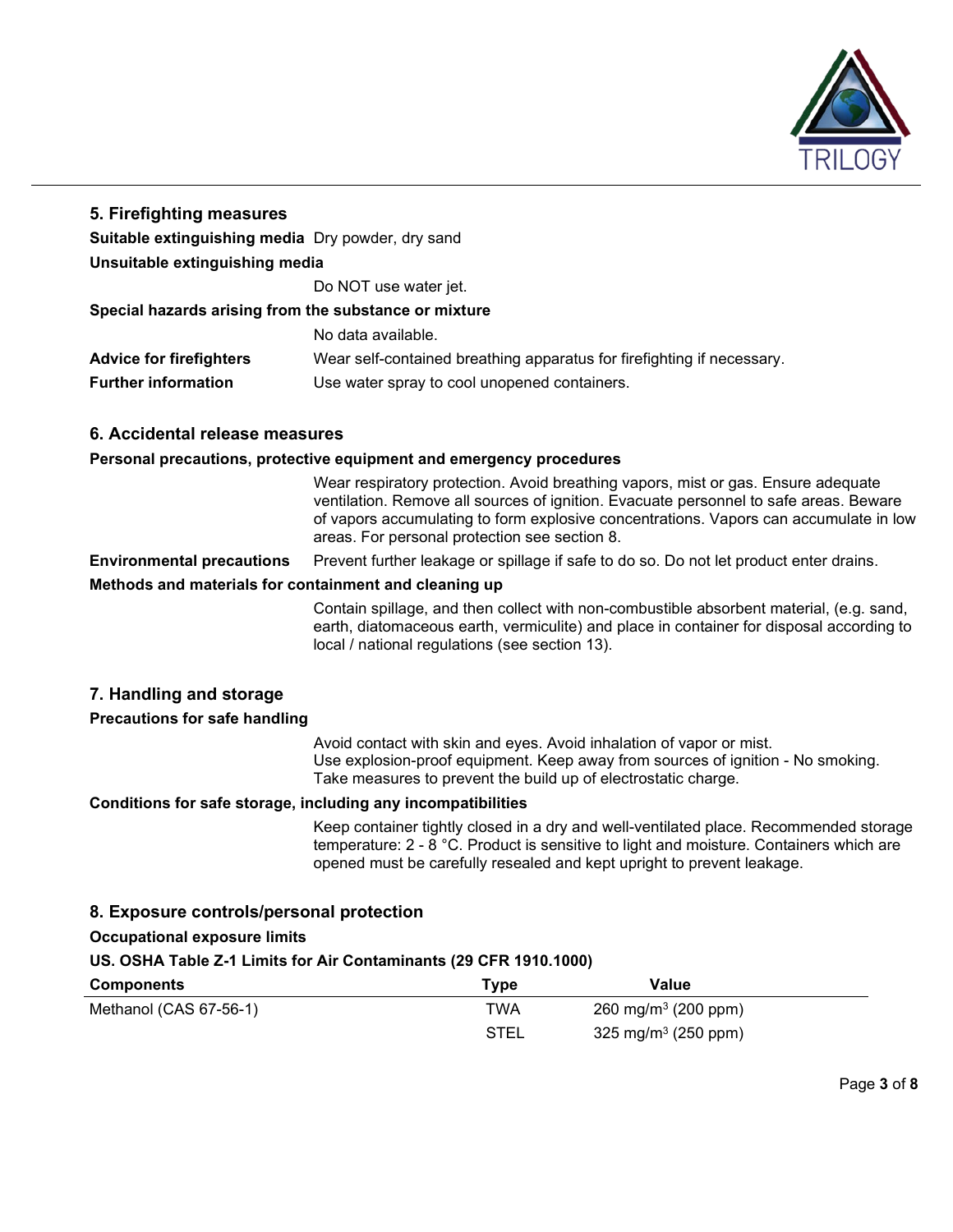

# **US. ACGIH Threshold Limit Values**

| <b>Components</b>      | Type        | Value     |
|------------------------|-------------|-----------|
| Methanol (CAS 67-56-1) | TWA         | $200$ ppm |
|                        | <b>STEL</b> | $250$ ppm |

# **US. NIOSH: Pocket Guide to Chemical Hazards Recommended Exposure Limits**

| <b>Components</b>      | Type       | Value                             |  |
|------------------------|------------|-----------------------------------|--|
| Methanol (CAS 67-56-1) | TWA        | 325mg/m <sup>3</sup> (250 ppm)    |  |
|                        | REL        | $260$ mg/m <sup>3</sup> (200 ppm) |  |
|                        | <b>PEL</b> | $260$ mg/m $3(200$ ppm)           |  |

#### **Appropriate engineering controls**

Avoid contact with skin, eyes, and clothing. Wash hands before breaks and immediately after handling the product.

# **Personal protective equipment**

| <b>Eye/face protection</b>               | Face shield and safety glasses. Use equipment for eye protection tested and approved<br>under appropriate government standards such as NIOSH (US) or EN 166(EU).                                                                                                                                                                                                                                                                                                 |
|------------------------------------------|------------------------------------------------------------------------------------------------------------------------------------------------------------------------------------------------------------------------------------------------------------------------------------------------------------------------------------------------------------------------------------------------------------------------------------------------------------------|
| <b>Skin protection</b>                   | Handle with gloves. Gloves must be inspected prior to use. Use proper glove removal<br>technique (without touching glove's outer surface) to avoid skin contact with this<br>product. Dispose of contaminated gloves after use in accordance with applicable laws<br>and good laboratory practices. Wash and dry hands.                                                                                                                                          |
| <b>Body Protection</b>                   | Use impervious clothing. The type of protective equipment must be selected according<br>to the concentration and amount of the dangerous substance at the specific workplace.                                                                                                                                                                                                                                                                                    |
|                                          | Respiratory protection Where risk assessment shows air-purifying respirators are appropriate use a full-face<br>particle respirator type N100 (US) or type P3 (EN 143) respirator cartridges as a backup<br>to engineering controls. If the respirator is the sole means of protection, use a full-face<br>supplied air respirator. Use respirators and components tested and approved under<br>appropriate government standards such as NIOSH (US) or CEN (EU). |
| <b>Control of environmental exposure</b> |                                                                                                                                                                                                                                                                                                                                                                                                                                                                  |

Prevent further leakage or spillage if safe to do so. Do not let product enter drains.

# **9. Physical and chemical properties**

Appearance

| Physical state               | Liquid             |
|------------------------------|--------------------|
| Color                        | Clear              |
| Odor                         | Mild solvent odor  |
| Odor threshold               | No data available  |
| рH                           | No data available. |
| Melting point/freezing point | No data available  |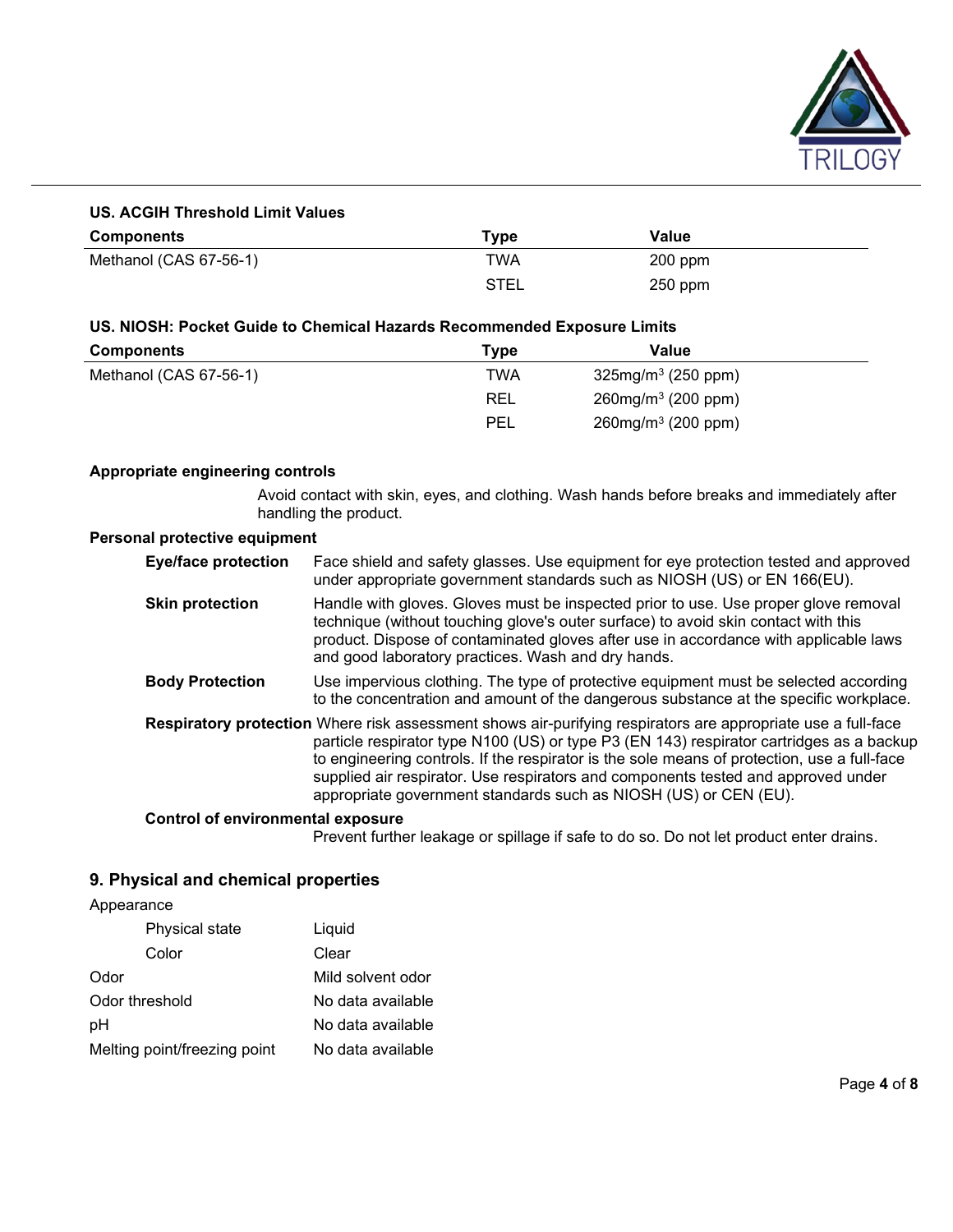

| Initial boiling point/range               | No data available                          |
|-------------------------------------------|--------------------------------------------|
| Flash point                               | No data available                          |
| Evaporation rate                          | No data available                          |
| Flammability (solid, gas)                 | No data available                          |
| Upper explosion limit                     | No data available                          |
| Lower explosion limit                     | No data available                          |
| Vapor pressure                            | No data available                          |
| Relative density                          | No data available                          |
| Water solubility                          | Completely miscible                        |
| Partition coefficient:<br>n-octanol/water | No data available                          |
| Auto-ignition temperature                 | No data available                          |
| Decomposition temperature                 | No data available                          |
| Viscosity                                 | No data available                          |
| Explosive properties                      | Not explosive                              |
| Oxidizing properties                      | The mixture is not classified as oxidizing |

# **10. Stability and reactivity**

| <b>Reactivity</b>                         | No data available                                                                           |  |  |
|-------------------------------------------|---------------------------------------------------------------------------------------------|--|--|
| <b>Chemical stability</b>                 | Stable under recommended storage conditions                                                 |  |  |
| <b>Possibility of hazardous reactions</b> |                                                                                             |  |  |
|                                           | Vapors may form explosive mixture with air                                                  |  |  |
| <b>Conditions to avoid</b>                | Heat, flames and sparks.                                                                    |  |  |
| Incompatible materials                    | Acid chlorides, Acid anhydrides, Oxidizing agents, Alkali metals, Reducing agents,<br>Acids |  |  |
| Lle-endere desennentiten nuodrate         |                                                                                             |  |  |

#### **Hazardous decomposition products**

Other decomposition products - No data available Hazardous decomposition products formed under fire conditions – Carbon oxides In the event of fire: see section 5

# **11. Toxicological information**

**Acute toxicity** 

LD50 Oral - Rat – 1,187 – 2.769 mg/kg LC50 Inhalation - Rat -  $4 h - 128.2 mg/l$ LC50 Inhalation - Rat -  $6 h - 87.6 mg/l$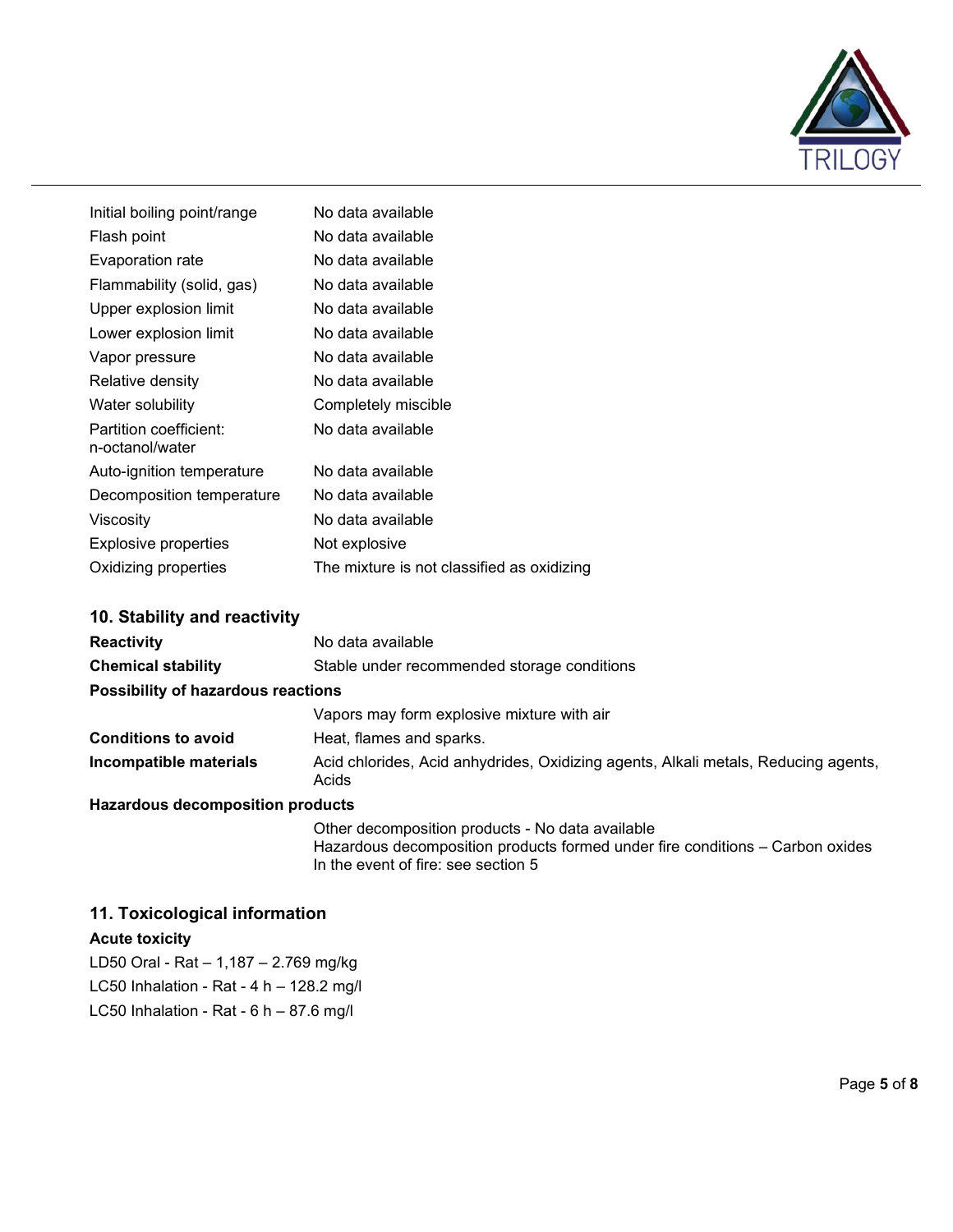

LD50 Dermal - Rabbit – 17,100 mg/kg

# **Skin corrosion/irritation**

Skin – Rabbit

Result: No skin irritation

**Serious eye damage/eye irritation**

Eyes – Rabbit

Result: No eye irritation

# **Respiratory or skin sensitization**

Maximization Test – Guinea pig Does not cause skin sensitization. (OECD Test Guideline 406)

#### **Germ cell mutagenicity**

Ames test

S. typhimurium

Result: negative

In vitro assay

Fibroblast

Result: negative

Mutation in mammalian somatic cells

Mutagenicity (in vivo mammalian bone-marrow cytogenetic test, chromosomal analysis)

Mouse – male and female

Result: negative

**Carcinogenicity**

# **IARC Monographs. Overall Evaluation of Carcinogenicity**

No ingredient of this product preset at levels greater than or equal to 0.1% is identified as probable, possible or confirmed human carcinogen by ACGIH.

# **OSHA**

No ingredient of this product preset at levels greater than or equal to 0.1% is identified as probable, possible or confirmed human carcinogen by OSHA.

#### **NTP Report on Carcinogens**

No ingredient of this product preset at levels greater than or equal to 0.1% is identified as probable, possible or confirmed human carcinogen by NTP.

# **Reproductive toxicity**

Damage to fetus not classifiable.

Fertility classification not possible from current data.

# **Specific target organ toxicity - single exposure**

Causes damage to organs.

# **Specific target organ toxicity - repeated exposure**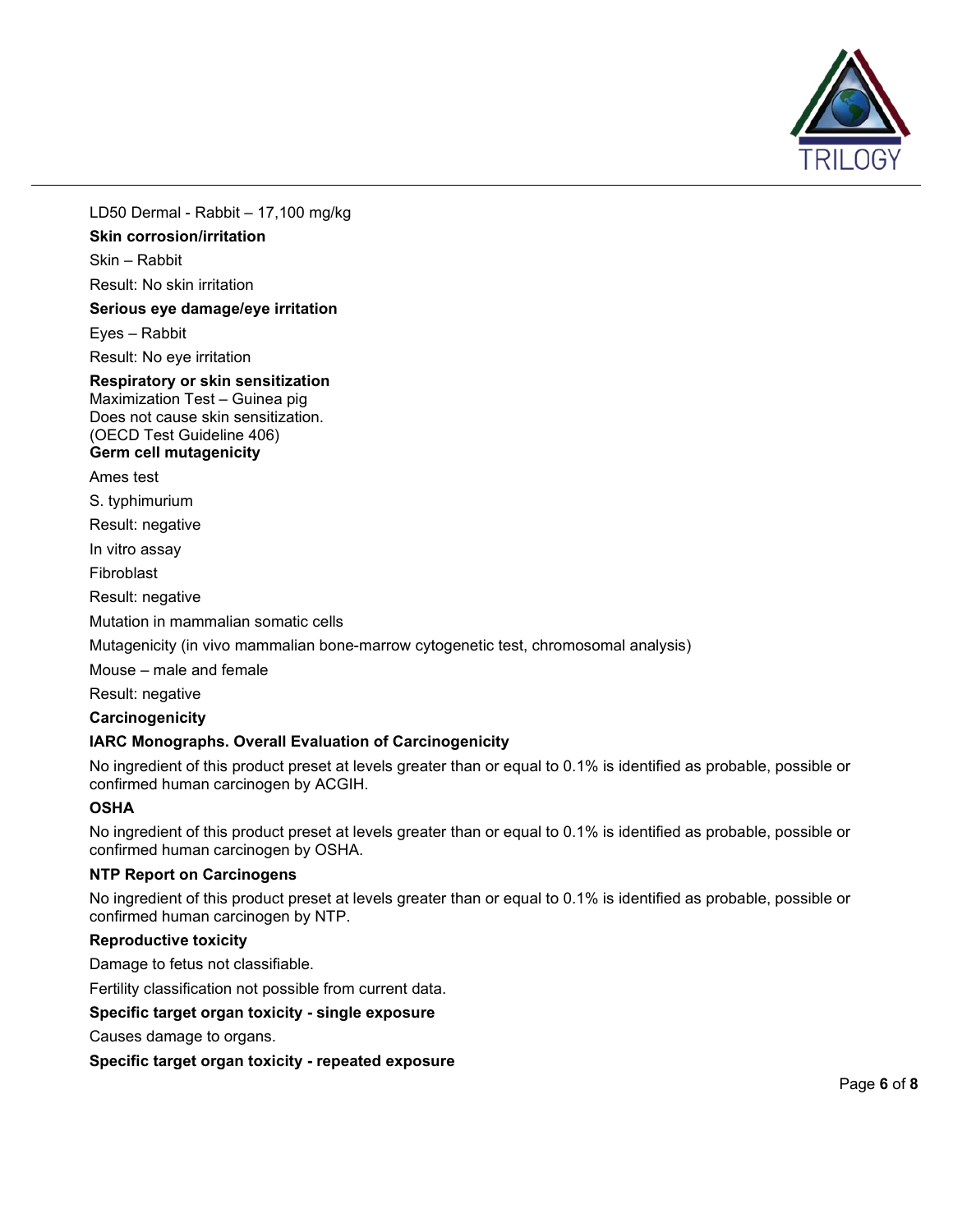

The substance or mixture is not classified as specific target organ toxicant, repeated exposure.

# **Aspiration hazard**

No aspiration toxicity classification

# **12. Ecological information**

# **Toxicity**

| <b>Toxicity to fish</b>              | Mortality LC50 - Lepomis macrochirus (Bluegill) - 15,400.0 mg/l - 96 h                              |  |  |
|--------------------------------------|-----------------------------------------------------------------------------------------------------|--|--|
|                                      | NOEC - Oryzias latipes $-7,900$ mg/l $-200$ h                                                       |  |  |
|                                      | Toxicity to daphnia and other aquatic invertebrates                                                 |  |  |
|                                      | EC50 - Daphnia magna (Water flea) $-$ > 10,000 mg/l - 48 h                                          |  |  |
| <b>Toxicity to algae</b>             | Growth inhibition EC50 – Scenedesmus capricornutum (fresh water algae) – 22,000.00<br>$mg/l - 96 h$ |  |  |
| <b>Persistence and degradability</b> |                                                                                                     |  |  |
| <b>Biodegradability</b>              | Readily biodegradable                                                                               |  |  |
| Bio accumulative potential           | No bioaccumulation is to be expected ( $log Pow \le 4$ )                                            |  |  |
| Mobility in soil                     | Not expected to adsorb on soil                                                                      |  |  |

#### **Results of PBT and vPvB assessment**

PBT/vPvB assessment not available as chemical safety assessment not required/not conducted

# **Other adverse effects**

None

# **13. Disposal considerations**

| Waste treatment methods<br><b>Product</b> | Burn in a chemical incinerator equipped with an afterburner and scrubber and exert                                                                                                                                                 |  |
|-------------------------------------------|------------------------------------------------------------------------------------------------------------------------------------------------------------------------------------------------------------------------------------|--|
|                                           | extra care in igniting as this material is highly flammable. Offer surplus and non-<br>recyclable solutions to a licensed disposal company. Contact a licensed professional<br>waste disposal service to dispose of this material. |  |
| <b>Contaminated packaging</b>             | Dispose of as unused product.                                                                                                                                                                                                      |  |
| 14. Transport information<br>DOT (US)     |                                                                                                                                                                                                                                    |  |
| Class: 3<br>UN Number: 1230               | Packing Group: II                                                                                                                                                                                                                  |  |
| Proper Shipping Name: Methanol            |                                                                                                                                                                                                                                    |  |
| <b>IMDG</b>                               | DOT regulated small quantity provisions apply (see 49CFR173.4)                                                                                                                                                                     |  |

| UN Number: 1230 | Class: 3 | Packing Group: II | EMS-No: F-E, S-D |
|-----------------|----------|-------------------|------------------|
|-----------------|----------|-------------------|------------------|